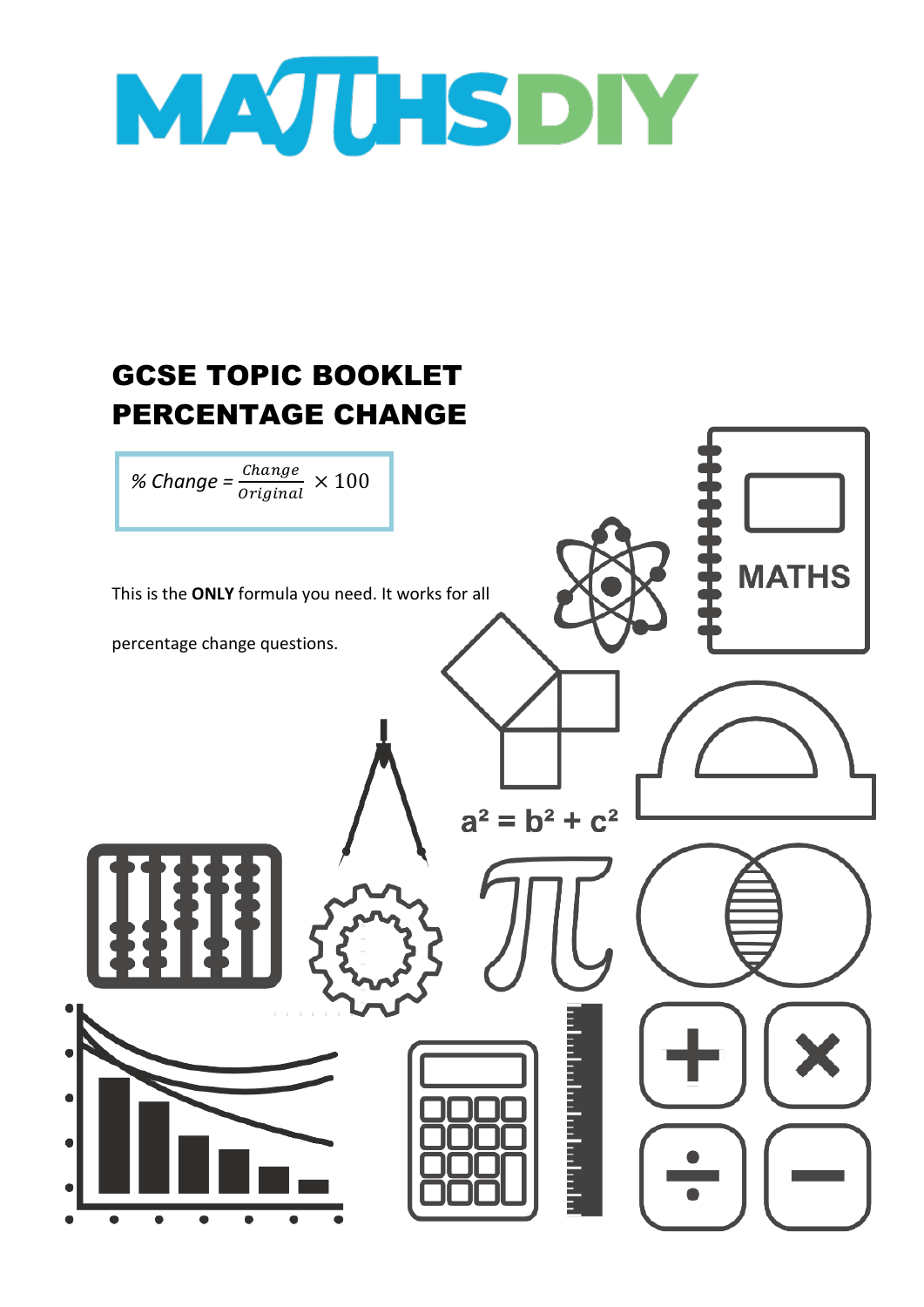$\overline{1}$ .

The cost of a stand season ticket last year was £200. This year it has increased to

£250. Find the percentage increase in the cost of the stand season ticket.

 $(3)$ 

 $2.$ The cost of a weekly travel ticket increases from £12 to £15. Find the percentage increase in the cost of the weekly travel ticket.

 $(3)$ 

 $\overline{3}$ . The price of a DVD is reduced from £12 to £10.20. What is the percentage reduction?

 $(3)$ 

 $\overline{4}$ . A newspaper claimed that its circulation had increased from 3 560 000 to 3 755 800. What percentage increase is this?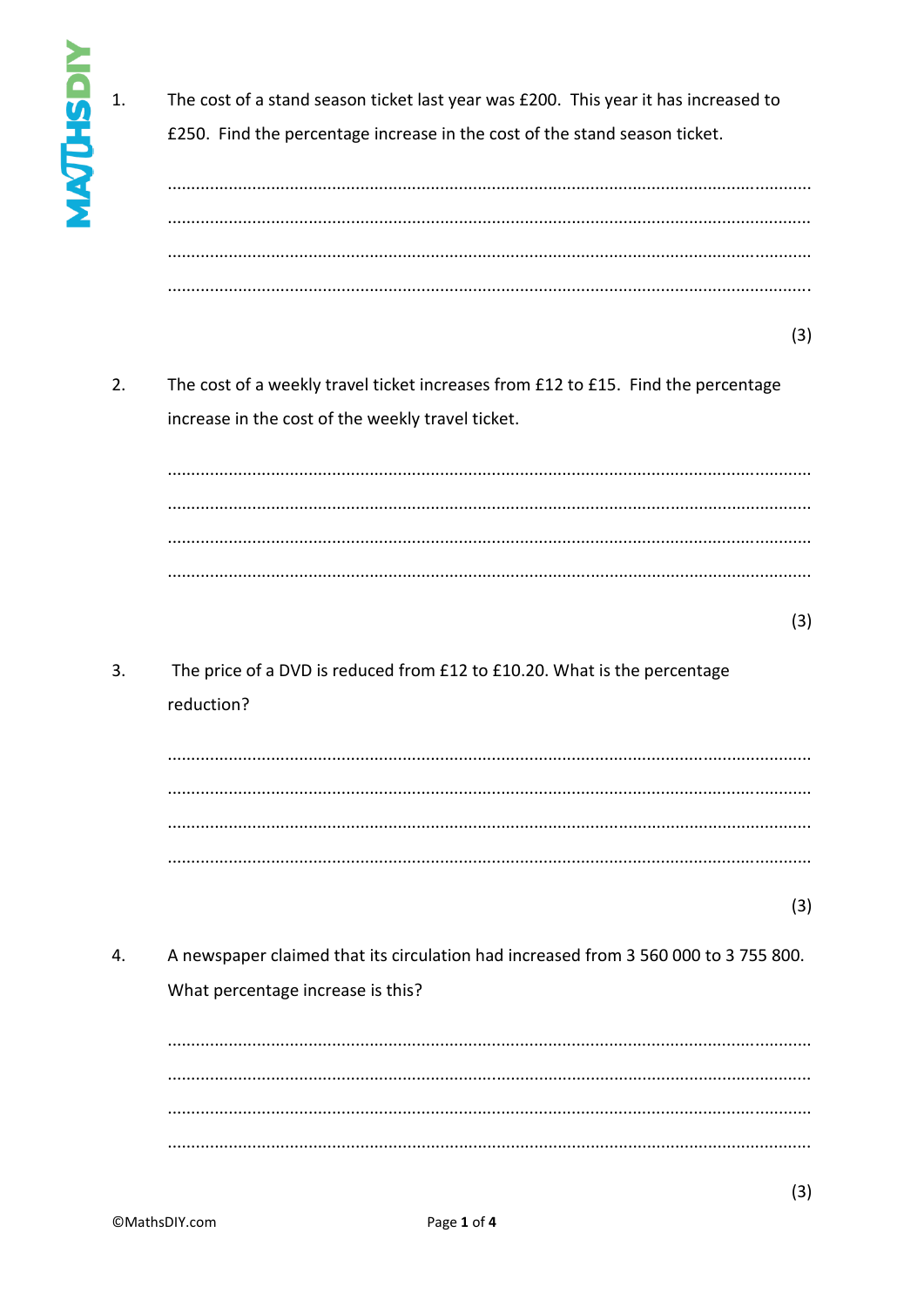| NAJUHSD<br>5. | The value of a car depreciates from £8000 to £7040. What percentage depreciation<br>is this?                                                       |
|---------------|----------------------------------------------------------------------------------------------------------------------------------------------------|
|               |                                                                                                                                                    |
| 6.            | (3)<br>George invests £3000 in shares. Unfortunately the shares reduce in value to £2640.<br>What is the percentage reduction?                     |
|               |                                                                                                                                                    |
|               | (3)                                                                                                                                                |
| 7.            | Noah owns an antique French mirror. He bought it for £320 and sells it at a profit<br>some years later for £528. What is Noah's percentage profit? |
|               |                                                                                                                                                    |
|               | (3)                                                                                                                                                |
| 8.            | The population of a country increases from 56 000 000 to 59 000 000. What<br>percentage increase is this?                                          |
|               |                                                                                                                                                    |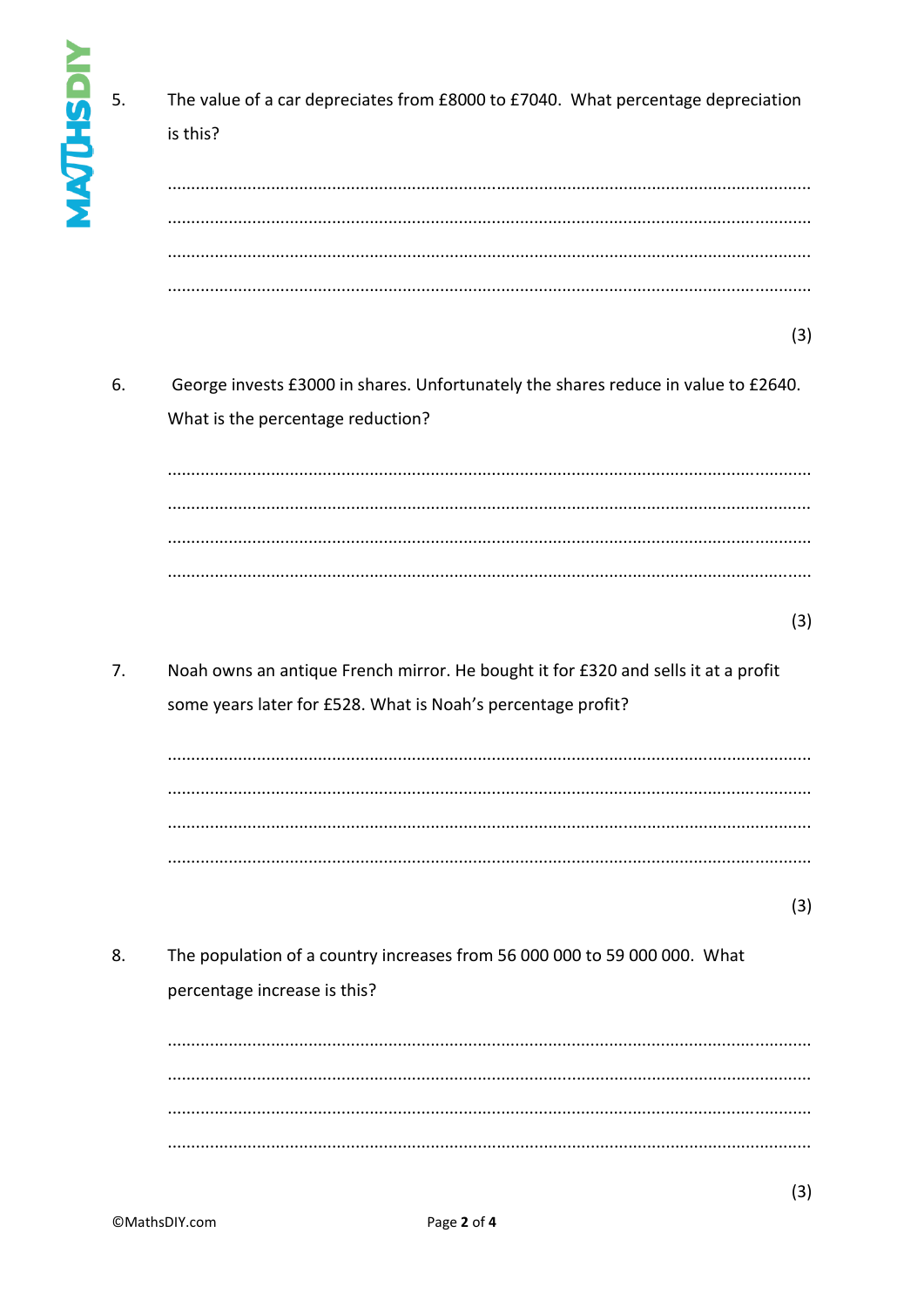9. Natalia paid £245 800 for her house. It is now worth £335 000. What is the percentage appreciation? Give your answer to one decimal place.  $(3)$  $10.$ I.T. equipment costing £2400, is only worth £1800 the following year. What is the percentage depreciation?  $(3)$ 11. A photo shoot costing £385 is reduced to £315 due to a lack of bookings. What is the percentage reduction?  $(3)$  $12.$ Emma bought a sports car for £42,000. She sold it 3 years later for £28,000. What is the percentage loss?